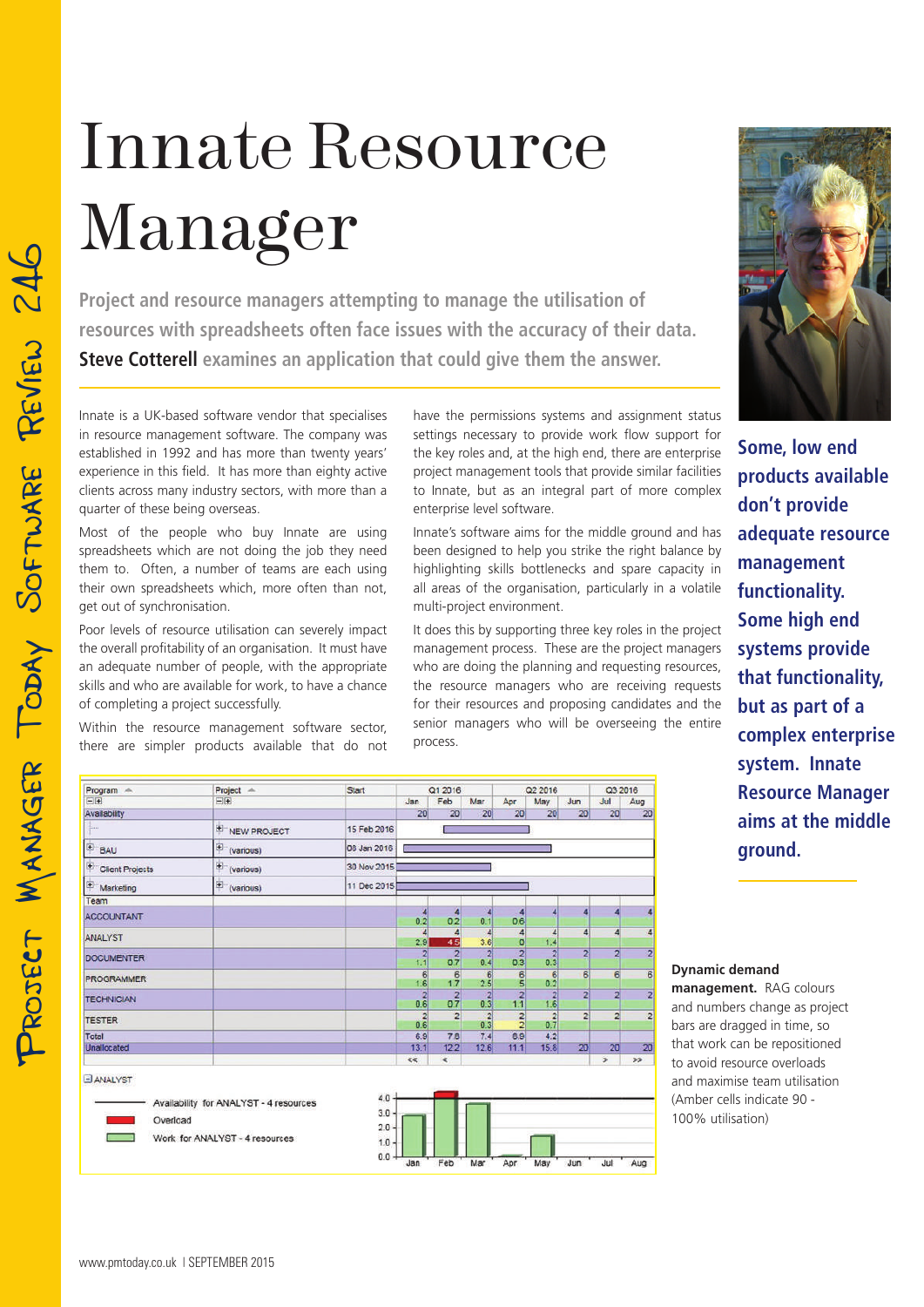|           |      |          | e.g. languages, and use Assignment status list to track each assignment through the resource allocation process. |                         |        |  |          |    |          |  |  |    |  |
|-----------|------|----------|------------------------------------------------------------------------------------------------------------------|-------------------------|--------|--|----------|----|----------|--|--|----|--|
|           |      |          |                                                                                                                  |                         |        |  |          |    |          |  |  |    |  |
| Project - | Task | Resource | Required Languages                                                                                               | Assignment Status Start | Finish |  | Feb 2016 |    | Mar 2016 |  |  |    |  |
| 同田        |      |          |                                                                                                                  |                         |        |  |          | 29 |          |  |  | 28 |  |
|           |      |          |                                                                                                                  |                         |        |  |          |    |          |  |  |    |  |

**Resource Planning view.** Amend work profiles as required. Define required attributes when requesting resource,

| Project A          | Task      | Resource          | Required Languages | Assignment Status Start | Finish                  |       |        | Feb 2016 |         |    | Mar 2016 |    |    |       |      |
|--------------------|-----------|-------------------|--------------------|-------------------------|-------------------------|-------|--------|----------|---------|----|----------|----|----|-------|------|
| 日田                 |           |                   |                    |                         |                         |       | 8      | 15       | $^{22}$ | 29 |          | 14 | 21 | 28    |      |
| NEW PROJECT        | Design    | <b>ANALYST</b>    | French German      | Requested               | 01 Feb 2016 25 Feb 2016 |       |        |          | 0.80    |    |          |    |    |       |      |
| NEW PROJECT        | Programme | <b>PROGRAMMER</b> |                    | Requested               | 29 Feb 2016 31 Mar 2016 |       |        |          |         |    |          |    |    | 1.601 |      |
| <b>NEW PROJECT</b> | Programme | <b>TESTER</b>     |                    | Requested               | 14 Mar 2016 07 Apr 2016 |       |        |          |         |    |          |    |    |       | 0.80 |
| NEW PROJECT        | Release   | <b>TECHNICIAN</b> |                    | Requested               | 04 Apr 2016 21 Apr 2016 |       |        |          |         |    |          |    |    |       |      |
| Total              |           |                   |                    | Proposed<br>Rejected    |                         |       |        |          | 0.80    |    |          |    |    | 2.60  | 1.80 |
|                    |           |                   |                    | Confirmed               |                         | $\ll$ | $\sim$ |          |         |    |          |    |    |       |      |

There is considerable flexibility in how Innate Resource Manager can be configured, However, implementation is generally completed within a couple of weeks and training groups of users takes no more than half a day. During the initiation process, Innate takes the organisational structure of the company into account when configuring how the data held is displayed. A list of the fields that the data is stored into is constructed and the way drill-downs are handled is specified.

**There is considerable flexibility in how Innate Resource Manager can be configured, However, implementation is generally completed within a couple of weeks and training groups of users takes no more than half a day.** 

Because the system is so configurable, it's unlikely that any two installations are going to be exactly the same. This review is based on a sales demonstration system held by Innate.

Innate Resource Manager is available as an SaaS system, hosted by Innate, or as a client hosted system.

During the initial system set up, details of the resources available are entered into the system. Information about each resource can include their skills, languages, cost centre, location, department, team, etc. whatever attributes are needed when searching for suitable resources.

Each resource is also associated with appropriate calendars which may, for example, be based on their location.

The area in which you store information about projects is also configured and the fields available include programme, client, and so on. Details of the work breakdown structure used by the company are recorded and you can also create a set of status indicators for use when producing reports.

Details of the cost rates applied to different types of resources are also input. These can be applied by grade and can be set to apply from a specific date, giving you the ability to enter the details of a rate increase prior to its application. Multiple rates per grade can be stored in order to accommodate overtime, weekend working and the like.

Billing rates may be entered, and these can include multiple rate options per grade so that different rates can be applied depending on the client and/or the project.

Innate Resource Manager uses a role-based permission system giving each role its own set of permissions and a role-based, tabbed homepage display that gives people access to the menu options that their role entitles them to. Project plans can also be imported from and synchronised with Microsoft Project. An additional button is added to Microsoft Project's toolbar and this allows Microsoft Project's data to be sent to Innate.

Project managers setting up a new project will use Innate's "Manage Projects - New" option. You can create a new project from scratch or use a previously stored template. The amount of data stored in the template will depend on the type of project being started and the organisation's own requirements, but it could range from a detailed, generically resourced template to one that contains just a basic project framework.

You enter the start date and hit the "Create" button, causing the "Project Details" screen to be displayed. On this screen, you complete the required details and save it. The project's work breakdown page, which is the project manager's main resource planning view, then opens and, if included in the template, details of the generic resources required and the hours involved are shown thereon. The assignment status of each resource is shown as "Requested". Each of the attributes (skills, location, etc.) needed by the required generic resources is displayed in a separate column on this screen and, using these columns, you can specify which attributes are required by each resource. Each project manager can tailor their display to change the order in which columns are displayed and show or hide specific columns.

To the right of the attribute columns is the resource requirement profile showing the number of day's work required in each time period. You can edit this as required and this screen acts in much the same way as an Excel spreadsheet in that you can insert new tasks and cut, copy and paste data. To assist data entry, where more than one option exists for entry into any field, drop-downs can be set up.

When entering the hours of work required from a resource, you can enter the start and finish dates and the total number of hours to be worked. You can then apply a standardised work distribution curve to spread the hours as you decide (bell, back loaded, front loaded, etc.) or you can design your own curves at the initiation stage.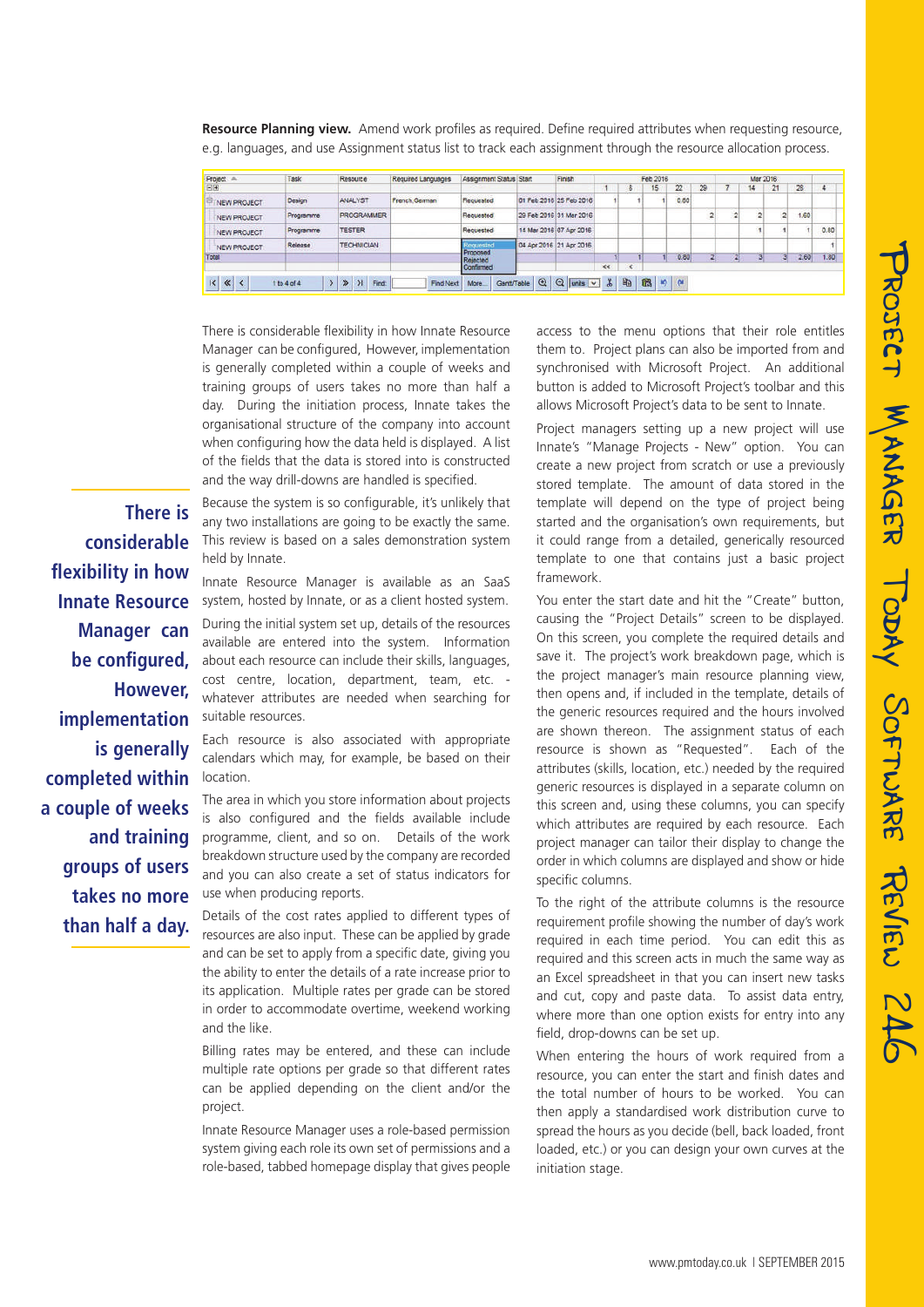

**Forward Loading report showing resource demand and remaining availability.** Click on department link to drill down through organisation structure to locate bottlenecks and periods of under-utilisation.

Once the data has been saved, all of Innate's reports (more later) are updated immediately.

The project manager would then open the "Skills Capacity Planning" view and would apply filters to see the details of resources with specified skills who are working on a specific set of projects. Clicking the "Skills Capacity" tab opens a screen which can be displayed in a variety of configurations and which can contain three stacked sections. At the top you could show a Gantt chart illustrating the projects within the programme. Below that could be a spreadsheet table showing the budgeted work and availability for each resource team. This chart is RAG based so that deficiencies are shown as amber or red. Below that is a bar chart showing the overloads.

The middle pane can be displayed at team level but, if required, this can be expanded to show work at individual level within each team. In this case, the lower bar charts will show the top one for the team and below that will be a separate chart for each member of the team. In order to display charts with many rows of data, Innate Resource Manager is able to utilise high-resolution portrait display screens.

By dragging a project's bar backwards and forwards in time on the Gantt chart, you can reposition the work into a period when resources are available. The figures on the lower two charts change in synchronisation with the movement of the project. This operation can be carried out on either the live data or you can construct a scenario which can be saved and later used to update the live data. Where there's more detail than can be shown in the on-screen charts, scroll bars enable you to change the focus of the display.

When you create a scenario, all the information in the system is available to the scenario but, when you change it, you are not changing the live data, you are just changing the data held in the scenario.

Should it not be possible to release resources by moving the new project it may be necessary to delay some of the existing projects, should there be projects with a lower priority, to release their resources. This is the type of operation that the project manager may do to re-balance the projects following a weekly demand meeting.

There is an "Accept" button on the scenario screen (with limited permissions to prevent all and sundry changing the live data) to enable the live data to be updated from it.

Multiple baselines can be stored and, once the data has been updated, all affected project managers and resource managers can run comparison reports to examine the effect on their projects.

Once the requests have been issued to the resource managers, they will appear on the resource manager's home pages, in the "Outstanding Requests Action List". Clicking on a link beside a specific resource request, the resource manager is taken to that request's "Allocate Resource" view. The required attributes are shown, as is the demand profile.

The resource manager highlights one of the generic resources in the list, right clicks and selects "Replace Resource". The system automatically searches for a resource with the correct attributes and availability. A list of the resources it has found is then displayed. If the search is unsuccessful, the resource manager can relax specific attribute requirements and rerun the search. The resource manager then selects the most suitable available resource from the list and clicks "Save".

**Multiple baselines can be stored and, once the data has been updated, all affected project managers and resource managers can run comparison reports to examine the effect on their projects.**